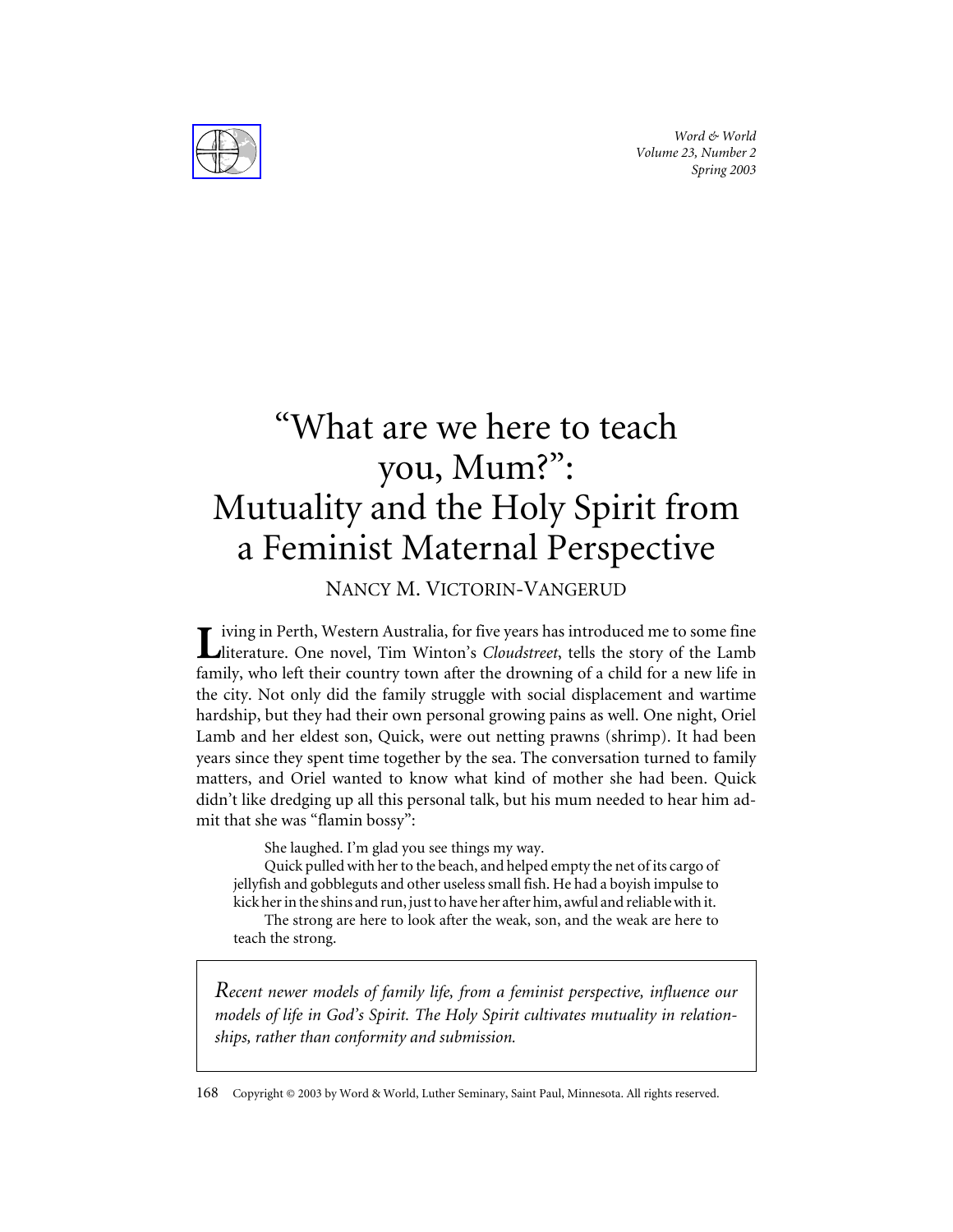What are we here to teach you, Mum? Too early to say.<sup>1</sup>

In the story, Oriel took a risk by inviting Quick to a new place of mutuality in their relationship. She didn't argue or force him to say what she wanted to hear. She recognized him; in fact, for a moment, there was *mutual recognition* between mother and son. We catch a glimpse of transformation in their relationship, still mother and son, but at a new, unfamiliar place. Later, Oriel learned that she had weaknesses, too, while her children learned that they were people of strength. In fact, it was only through the strength of her children that Oriel embraced reconciliation with her own painful past. In the end, her children taught her a lot!

### **MUTUALITY AND FEMINIST PRACTICE**

In recent years, mutuality has become one of the strongest knots in the net of feminist imagination and practice. Feminist "postmodern families" have rejected models of male headship and one-sided authority in family life.<sup>2</sup> Instead, they seek new models of relationship between women and men, parents and children, including gay and lesbian parents and family members. While changes in society and family life have not been without growing pains, a "common ground" of concern for families—across their shapes and sizes—has emerged, based on new family values of mutuality, equal regard, and shared authority.<sup>3</sup> This democratization of family life acknowledges that all family members have rights, interests, responsibilities, and dependencies that need to be negotiated in order to extend justice and care to all. For many families, the emerging model may feel like unfamiliar ground, but the aim of mutuality offers hope for the present and future health of families.

Theologians have also taken mutuality to heart. Trinitarian theologians have shifted their models of personhood and community in the direction of mutuality. Reviving images of the generous and inclusive "economy" (*oikonomia*) of God's "household" (*oikos*), trinitarian theologians portray the life of divine persons as a mutual indwelling (John 10:38) in the "household of God" (Eph 2:19).<sup>4</sup> Another image of divine life is a rhythmic, encircling dance (*perichoresis*) of diverse and equal persons.<sup>5</sup> This shift has implications for human persons as well. We too dwell in and through each other, ultimately fulfilled in sharing the dance or living in God's "house of love," as Henri Nouwen characterizes the famous Rublev icon of

<sup>1</sup>Tim Winton, *Cloudstreet* (Ringwood, Victoria: Penguin, 1998) 269.

2 See Kristine M. Baber and Katherine R. Allen, *Women and Families: Feminist Reconstructions* (New York: Guildford, 1992).

3 See Don Browning, et al., *From Culture Wars to Common Ground: Religion and the American Family Debate* (Louisville: Westminster John Knox, 1997).

<sup>4</sup> For example, see M. Douglas Meeks, *God the Economist: The Doctrine of God and Political Economy* (Minneapolis: Fortress, 1989) 2-13, and Miroslav Volf, *After Our Likeness: The Church as the Image of the Trinity* (Grand Rapids: Eerdmans, 1998) 208-213.

<sup>5</sup> See Elizabeth A. Johnson, *She Who Is: The Mystery of God in Feminist Theological Discourse* (New York: Crossroad, 1992) 220-221, and Catherine Mowry LaCugna, *God for Us: The Trinity and Christian Life* (New York: HarperCollins, 1991) 270-278.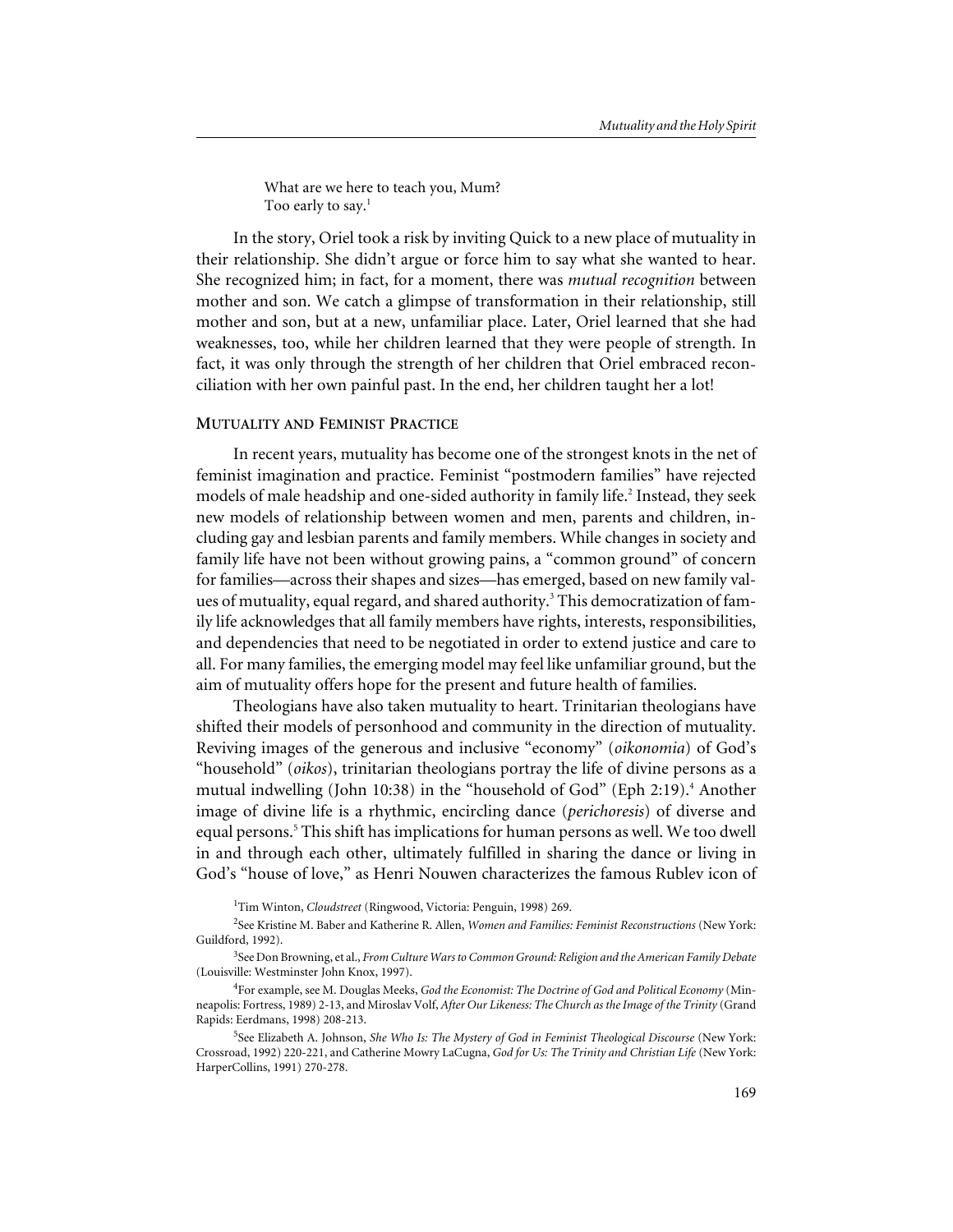the Trinity.<sup>6</sup> Right relation with God and with one another entails mutuality, as Elizabeth Johnson explains: "This signifies a relation marked by equivalence between persons, a concomitant valuing of each other, a common regard marked by trust, respect, and affection in contrast to competition, domination or assertions of superiority. It is a relationship on the analogy of friendship."<sup>7</sup> In John's Gospel, Jesus took a risk and invited disciples into relations of mutuality, "I do not call you servants any longer...but I have called you friends" (John 15:15). So, in an unfamiliar place of friendly mutuality, we are invited to dwell and dance with God.

The visions of mutuality in feminist postmodern families and trinitarian theology are beautiful and inspiring, but how do we get there? How do we work towards mutuality from our existing forms of family, congregational life, and society? If *perichoresis* begins at home, how can we cultivate growth in all persons—young and old—from unequal relations of authority and value to mutual respect and shared power?<sup>8</sup> What growing pains might be involved? Bonnie Miller-McLemore claims that mutuality in relationships entails "more than a revision of household roles and the construction of a family-friendly work environment....Complex psychological, moral and theological shifts are necessary."9 Perhaps children can teach us a few things, especially in the area of theology. Perhaps children can teach us about personhood—both human and divine. As Miller-McLemore admits, "Theologians in general...have a great deal more to learn about the nature of children, and as feminist theologians imply, the very survival of the world may depend on it."<sup>10</sup>

*"life in God's Spirit is not about becoming a family, congregation, or community where all persons are the same, but where persons make a difference—in fact, are a difference—one to another, in love and justice and dignity"*

This article explores the connection between models of family life and models of life in God's Spirit.11 I believe that the Holy Spirit cultivates mutuality in relations, and toward this end, conflict must be risked. This is because life in God's Spirit is not about becoming a family, congregation, or community where all per-

<sup>6</sup> Henri Nouwen, *Behold the Beauty of the Lord* (Notre Dame: Ave Maria, 1987) 20-21. 7 Johnson, *She Who Is*, 68.

<sup>8</sup> Catherine Keller, "The Theology of Moltmann, Feminism and the Future," in *The Future of Theology: Essays in Honor of Jürgen Moltmann*, ed. Miroslav Volf, Carmen Krieg, and Thomas Kucharz (Grand Rapids: Eerdmans, 1996) 147.

<sup>9</sup> Bonnie J. Miller-McLemore, "Family and Work: Can Anyone 'Have it All'?" in *Religion, Feminism & the Family*, ed. Anne Carr and Mary Stewart Van Leeuwen (Louisville: Westminster John Knox, 1996) 282.

<sup>10</sup>Bonnie J. Miller-McLemore, "'Let the Children Come' Revisited," in *The Child in Christian Thought*, ed. Marcia J. Bunge (Grand Rapids: Eerdmans, 2001) 465.

<sup>11</sup>For greater detail and exploration, see my book, *The Raging Hearth: Spirit in the Household of God* (St. Louis: Chalice, 2000).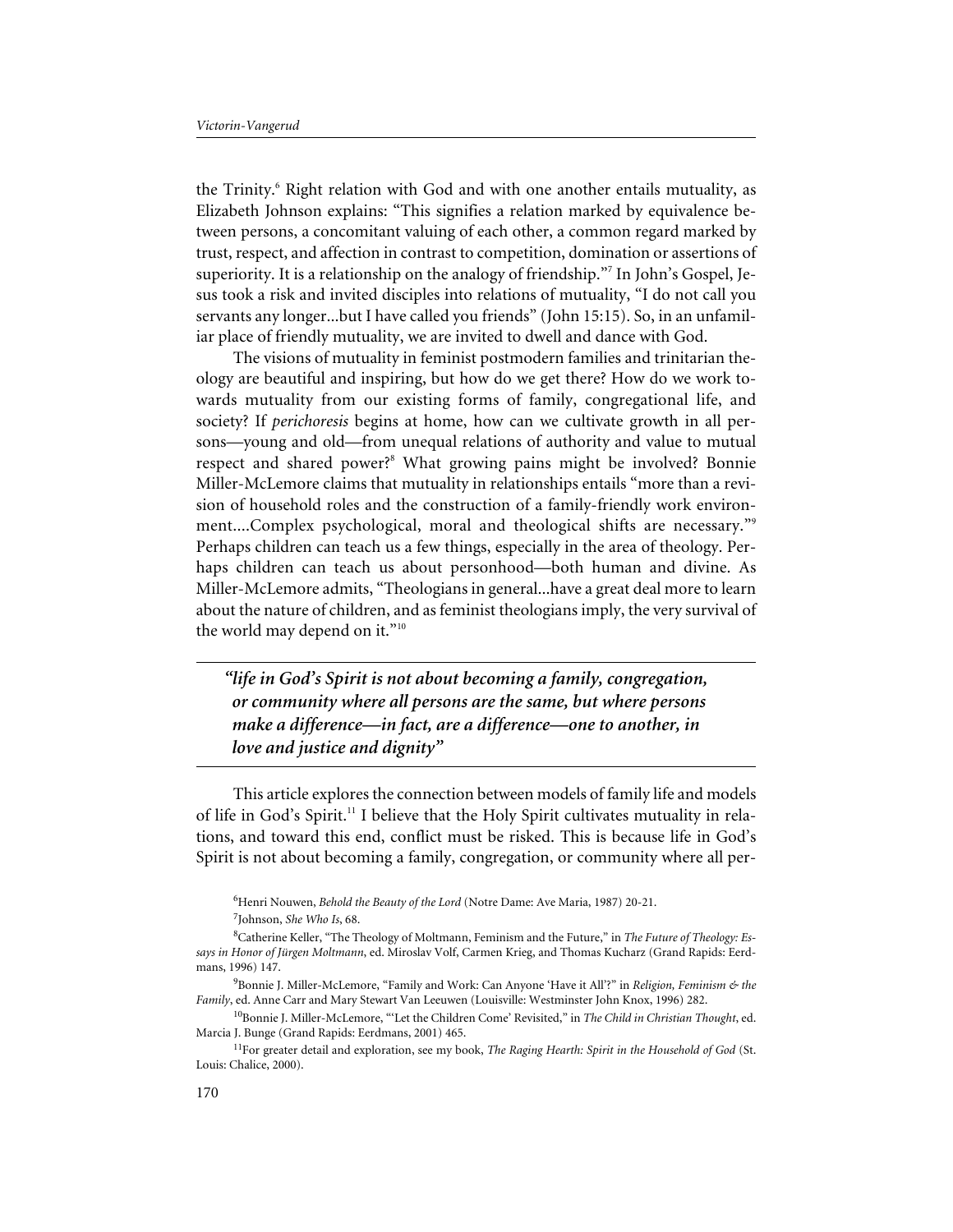sons are the same, but where persons make a difference—in fact, are a difference—one to another, in love and justice and dignity. On the way, we can be open to the Spirit's cultivation of new fruit in our spiritual gardens to energize us toward Christian mutuality. But first we need to learn from the experiences of children and mothers in feminist postmodern families.

# **A FEMINIST MATERNAL PERSPECTIVE**

Families shape us, for better and for worse. In families we learn about love and laughter, abuse and power, trust and betrayal. We learn what it means to be a son or daughter, to be identified racially and culturally, and to identify others beyond the familial bonds of blood and bone. Of all people, my own children have taught me lessons about cultivating mutuality in relationship.

When my eldest son was born, I held him in my arms. I was overwhelmed with feelings of wonder and happiness, but I felt fear and worry too. Nothing in my prenatal classes had prepared me (or my husband) for this discovery. Here I was, his mother, who would protect and care for him. Yet, suddenly, I realized that I also had great power over this vulnerable and tenacious baby. Up to this point, I had celebrated the creative potential of our relationship—Don't most parents dream dreams and share hopes for their children? My own identity as a feminist meant I wanted to raise my son beyond gender stereotypes and values of male superiority. But what if I became the first person to betray his trust and abuse this power? What if I caused him emotional or physical pain, cruelty, shame, or humiliation? What if he learned violence from my hands? Becoming a mother made me acutely aware of the immense formative power—physical, psychological, social—that parents hold over the lives of children. I was his mother! What was he here to teach me?

Becoming a mother has taught me that the feminist vision of mutuality must reach beyond the relations of men and women to include the relations of parents and children. Feminism's concern with transforming the dynamics of power must include the whole network of power and authority in families. While men have power over women and children in patriarchal families, mothers and those who care most closely for children also exist in positions of power over children. This complexity of position means that feminist perspectives on family, society, and theology need to take the work further by identifying feminist *maternal* perspectives. Rita Nakashima Brock explains the need for incorporating "maternal thinking" into feminist analysis:

Maternal thinking opens doors for examining the multiple voices that allow us both to identify with those who are vulnerable and to accept responsibility for our own power because mothers sit on the fulcrum of power and powerlessness, of hope and despair, and of abuse and empowerment.<sup>12</sup>

<sup>&</sup>lt;sup>12</sup>Rita Nakashima Brock, "Poisonous Pedagogy, Ethical Terror, and Maternal Thinking" (paper presented at the American Academy of Religion, San Francisco, November 24, 1992) 20.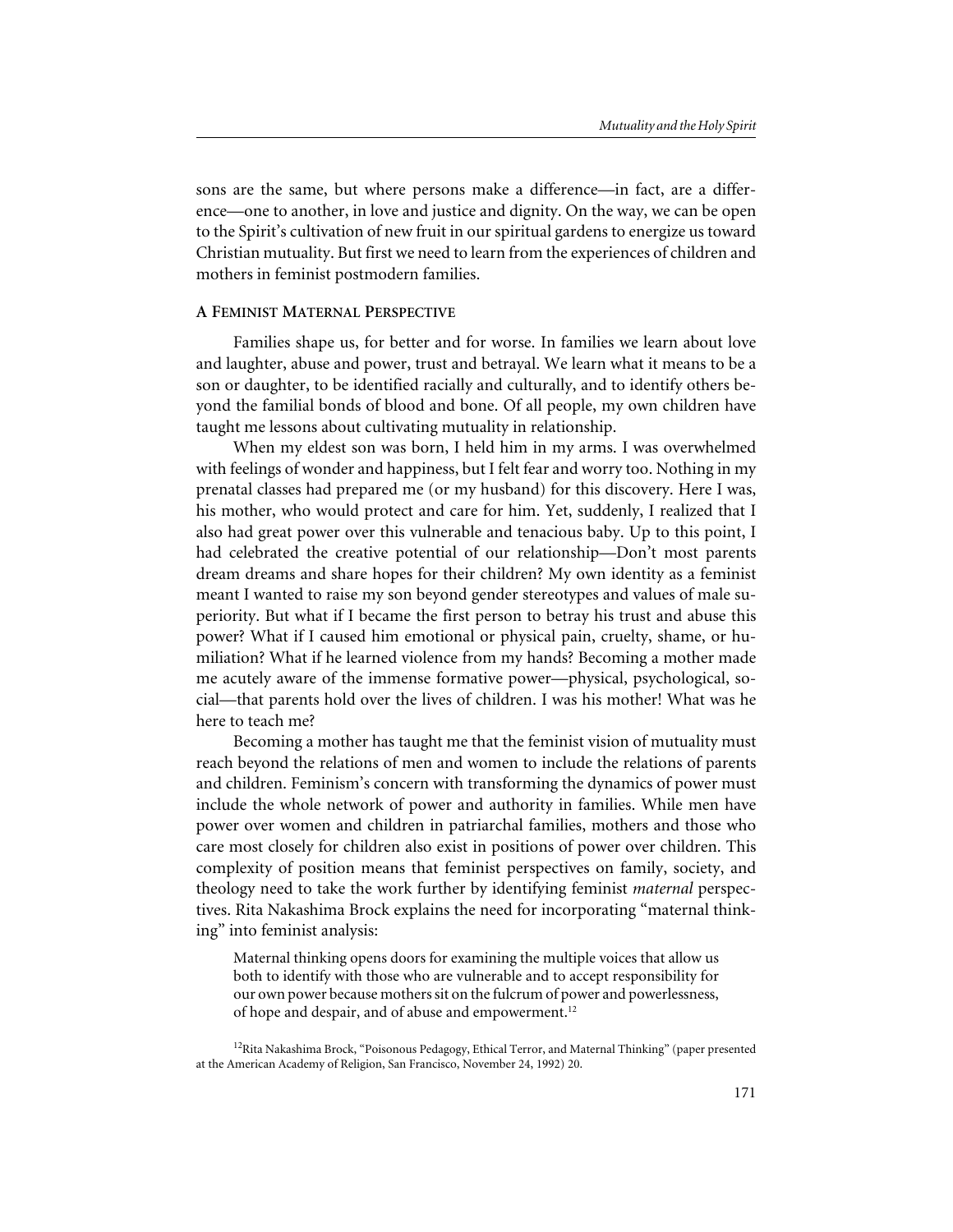Brock's insight into male-headed family models—that mothers *sit on the fulcrum of power and powerlessness*—means that our theologies and practices of mutuality in families must consider the ways that women and men embody power in relation to children. While parents do decide and act for the good of children as vulnerable dependents who rightfully claim our care and responsibility, this onesided model of power need not be the only one or the most formative model for family life. Children can share in decision making and be encouraged to develop their own ethical and theological perspectives on life. Is it really so strange or unnatural for parents and children to long for that day when friendship is also a dimension of this complex relation? As one of the mothers in Gloria Naylor's novel *The Women of Brewster Place* tells her daughter, "The one lesson I wanted you to learn is not to be afraid to face anyone, not even a crafty old lady like me who can out talk you."13 From my own feminist maternal perspective, I honor what my children have taught me about the emerging edges of mutuality, equal regard, and shared authority in family life.

#### **CONFORMING OR CULTIVATING?**

A feminist maternal perspective looks at the way power is structured in families. Psychoanalyst Alice Miller uses the term "poisonous pedagogy" to describe the ways children are taught by adults to conform to the desires, wills, and feelings of adults, to the extent of repressing or extinguishing their own desires, wills, and feelings.14 In her study of German child-rearing texts from the sixteenth to the nineteenth centuries, Miller found that healthy boundaries between adults and children were not recognized, and children learned to refer everything to an external source of authority. The values reinforced as the highest expressions of love were selfsacrifice, obedience to authority, and serving others, which undergirded the texts' recommendations to break children's wills or spirits for their own good and even eternal salvation.<sup>15</sup> According to Miller, poisonous pedagogy was a philosophy and theology of coercive power demanding "blind" trust from children. Strong feelings such as spontaneity, self-concern, obstinacy, pleasure, wilfulness, anger, or rage were weeded out from children as soon as they appeared. God had willed earthly fathers (and mothers) to severely punish these early signs of sin and wickedness.

But while the texts are dated, Miller believes these attitudes and practices are still a problem for families today. For example, we can hear the pain of unlearning poisonous pedagogy in the following child abuse survivor's prayer:

14Alice Miller, *For Your Own Good: Hidden Cruelty in Child-rearing and the Roots of Violence* (New York: Noonday, 1991) 3-91.

<sup>13</sup>Gloria Naylor, *The Women of Brewster Place* (New York: Penguin, 1983) 87.

<sup>&</sup>lt;sup>15</sup>Ibid., 58-63. Similarly, Brian W. Grant's historical study shows that in England, "Breaking the child's will was understood to be the early Puritan parent's duty." See*The Social Structure of Christian Families: A Historical Perspective*(St. Louis: Chalice, 2000) 69. Grant also examines John Wesley's "single-minded emphasis on the management of early childhood, based on the belief that if you convinced a child that it was pointless to assert its own will, it would lose the dangerous habit of consulting its own wishes and only see what was required of it by others, especially parents" (85).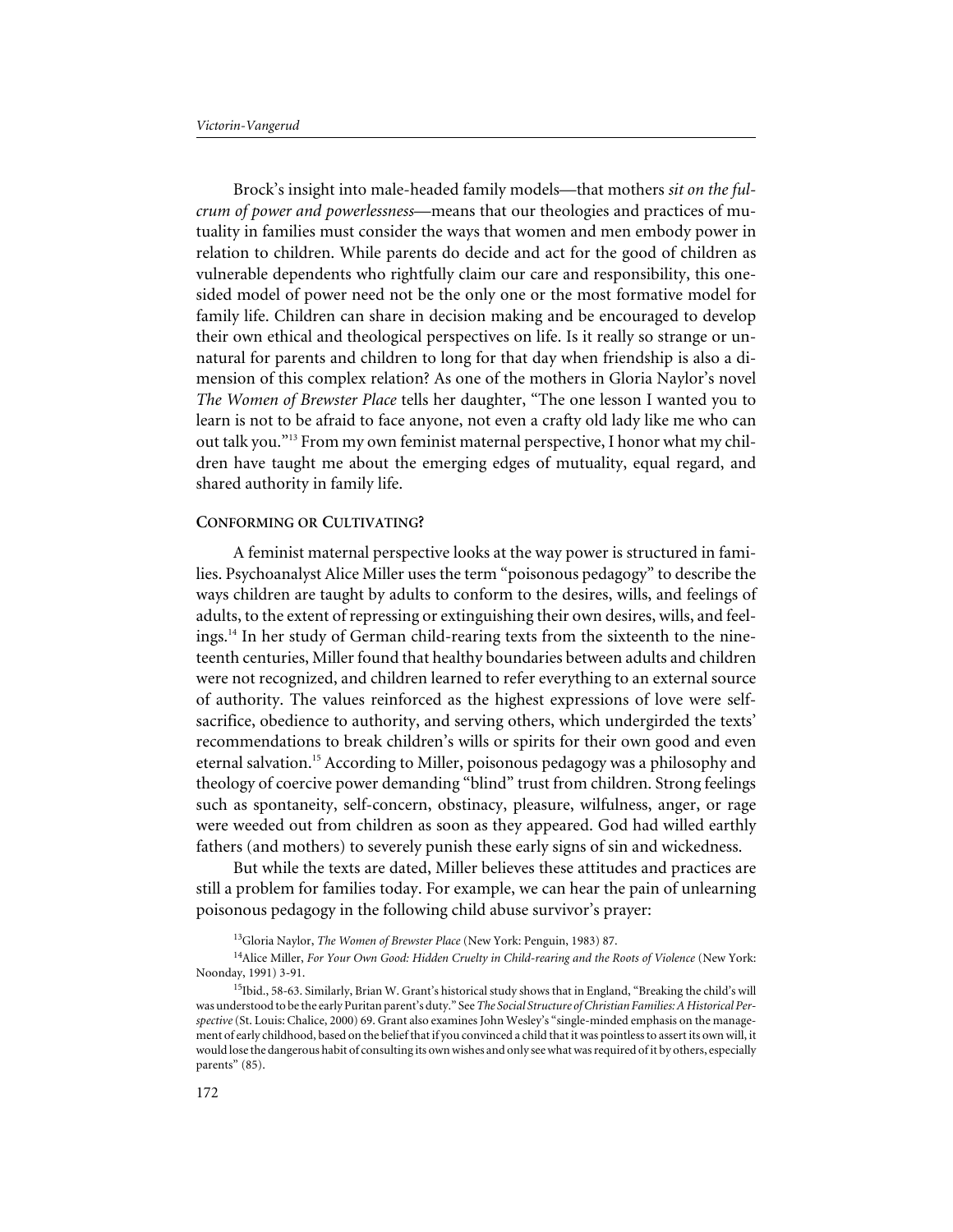God, I'm learning to trust myself. What a surprise, that there is so much inside of me to learn to trust. I'm learning to listen to me inside, to pay attention, to really hear....

God, I'm learning to trust other people. There are people in this world who do what they say they will do. I'm learning to sort through people. I'm learning the difference between those who have hurt me and those who have not.<sup>16</sup>

In contrast to poisonous pedagogy, feminist postmodern families seek a family model based on the value of mutual recognition. Psychoanalyst Jessica Benjamin claims that from birth, children seek recognition from others and learn to recognize others in ever-increasing circles of relationship.<sup>17</sup> The paradox of recognition is that we come to know and recognize ourselves as subjects with dignity in and through our relations with others. Thus, the goal of maturation is not growing out of relations, but growing more deeply into *differentiated* relations with others. In other words, the self must make a difference. If the child learns to conform to the parent poisonously (or vice versa), the possibilities for proper trust, respect, and moral agency—mutual recognition—are minimized. Thus, Sara Ruddick encourages parents to "nurture a child's developing spirit—whatever in a child is lively, purposive and responsive."<sup>18</sup> More easily said than done! But is conformity the goal of love?

> *"we need to examine our assumptions about family life and the values that form the core of our relations of love and care"*

Perhaps these two models are drawn too extremely. But the family values of either breaking or cultivating children's "spirits" are still with us today. The specters of love as submission and obedience haunt the intimate relations of adult spouses and partners as well. At least today, domestic violence and child abuse are more openly recognized as violations. But still, we need to examine our assumptions about family life and the values that form the core of our relations of love and care. How are our assumptions influenced by spiritual or theological values? Do the ways we think about life in the "household of God" (Eph 2:19) inform our behavior? Or is it possible that our contemporary experience in family life can help us see God's household-life anew?

#### **BIBLICAL FAMILY VALUES?**

At this point, a concern might be raised that feminist theology risks import-

<sup>16</sup>Catherine J. Foote, "To Trust Again," in *Survivor Prayers: Talking with God about Childhood Sexual Abuse* (Louisville: Westminster, 1994) 35.

<sup>17</sup>Jessica Benjamin, *The Bonds of Love: Psychoanalysis, Feminism and the Problem of Domination* (New York: Pantheon, 1988).

<sup>18</sup>Sara Ruddick, *Maternal Thinking: Toward a Peace Politics* (New York: Ballantine, 1989) 82.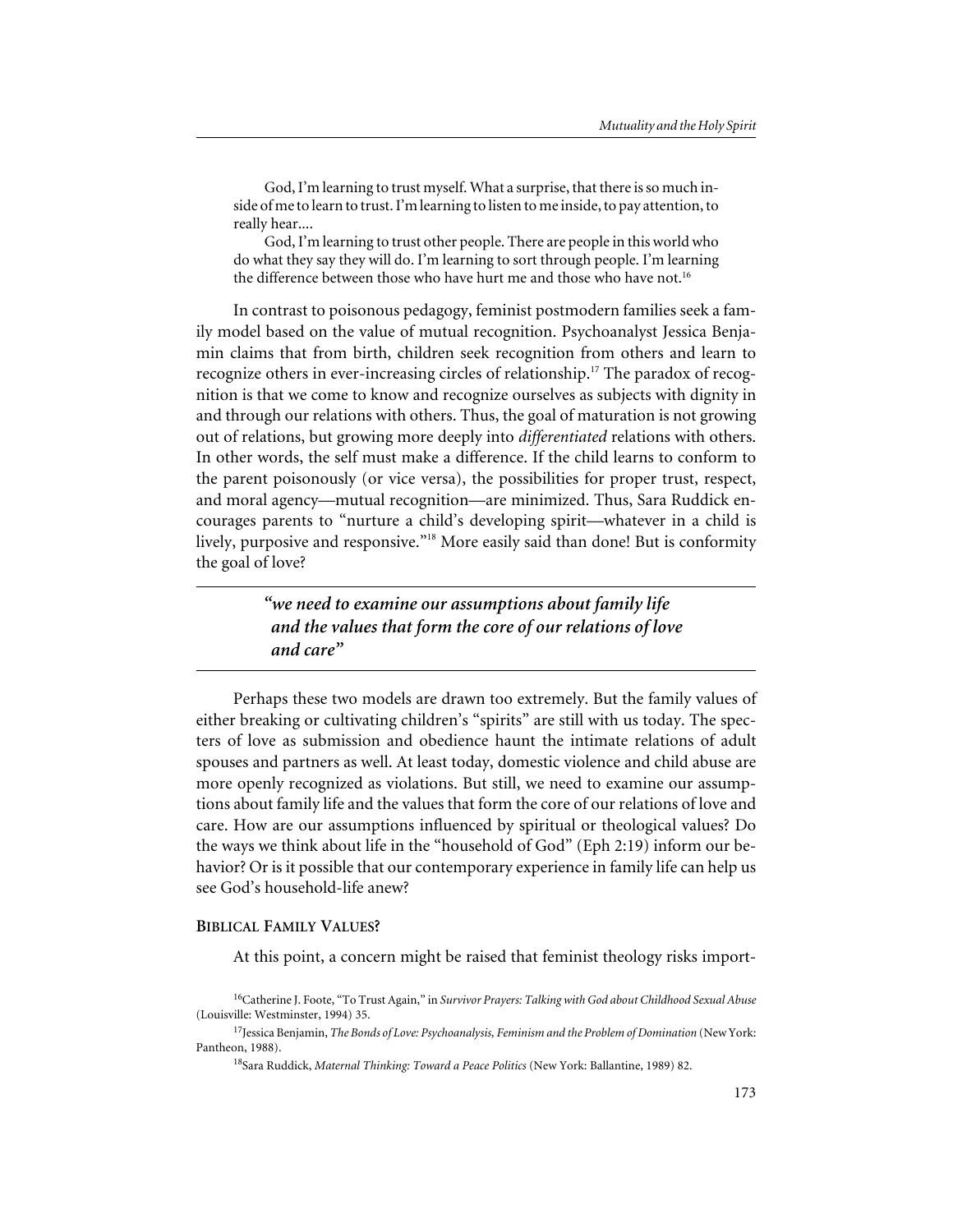ing secular family theory into its visions of family and church life. Some might argue that families and congregations are hierarchical by nature, with the biblical mandate for maintaining the proper headship and rule of men in both households. But in thinking about biblical family values, we cannot identify one family as the norm. We tell stories about Abraham, Hagar, and Sarah; Jacob with his two wives and two concubines; Tamar and her attempts at securing an heir; or Solomon with his myriad wives and children. Certainly, much wisdom is acquired along the way. Curiously, the disciples of Jesus known as the Twelve were called away from their families and businesses, which in their time represented the traditional, religious duties of obedient sons. I've always wondered what happened to the wives and children of the Twelve. I've also always wondered if disciples such as Prisca and Aquila or Andronicus and Junia (Rom 16: 3, 7) traveled on their apostolic journeys with children and a sitter!

> *"Jesus enacted an inclusive household of God around a new hearth through the power of the Holy Spirit"*

We need to take seriously the broad exposure to family life in the Bible. In Jesus' time, the coming "reign of God" would transform heaven and earth and reorder God's household, so the ordinary means of honor and duty were called into question. A person seeking right relationship with God needed to "hate his own father and mother and wife and children and brothers and sisters" (Luke 14:26) and "leave the dead to bury the dead" (Matt 8:21-22). Around Jesus a new kinship emerged in which "whoever does the will of God is my brother and sister and mother" (Mark 3:33-35).<sup>19</sup> But Jesus also called into question the social and religious injustices of his time. By washing feet like a common slave, eating with people out of fellowship, touching unclean persons, and lifting up children, Jesus made God's healing, dignity, and forgiveness free and accessible to all. No wonder the entrepreneurs and authorities of his time found him threatening. Jesus enacted an inclusive household of God around a new hearth through the power of the Holy Spirit.

## **LIFE IN THE SPIRIT**

Feminist biblical scholarship shows that the early Jesus movement modeled itself as a "discipleship of equals," where all persons, male and female, slave and free, Jew and Gentile, were one in Christ (Gal 3:28).<sup>20</sup> This "household of freedom" included kin according to the Spirit of God, with baptism for women and men re-

<sup>19</sup>Rosemary Radford Ruether goes so far as to speak of the "anti-family" tradition in the gospels. See *Christianity and the Making of the Modern Family* (Boston: Beacon, 2000) 13-35.

<sup>20</sup>Elisabeth Schüssler Fiorenza, *In Memory of Her* (New York: Crossroad, 1986) 118-130. Also, Val Webb, *Why We're Equal: Introducing Feminist Theology* (St. Louis: Chalice, 1999) 144.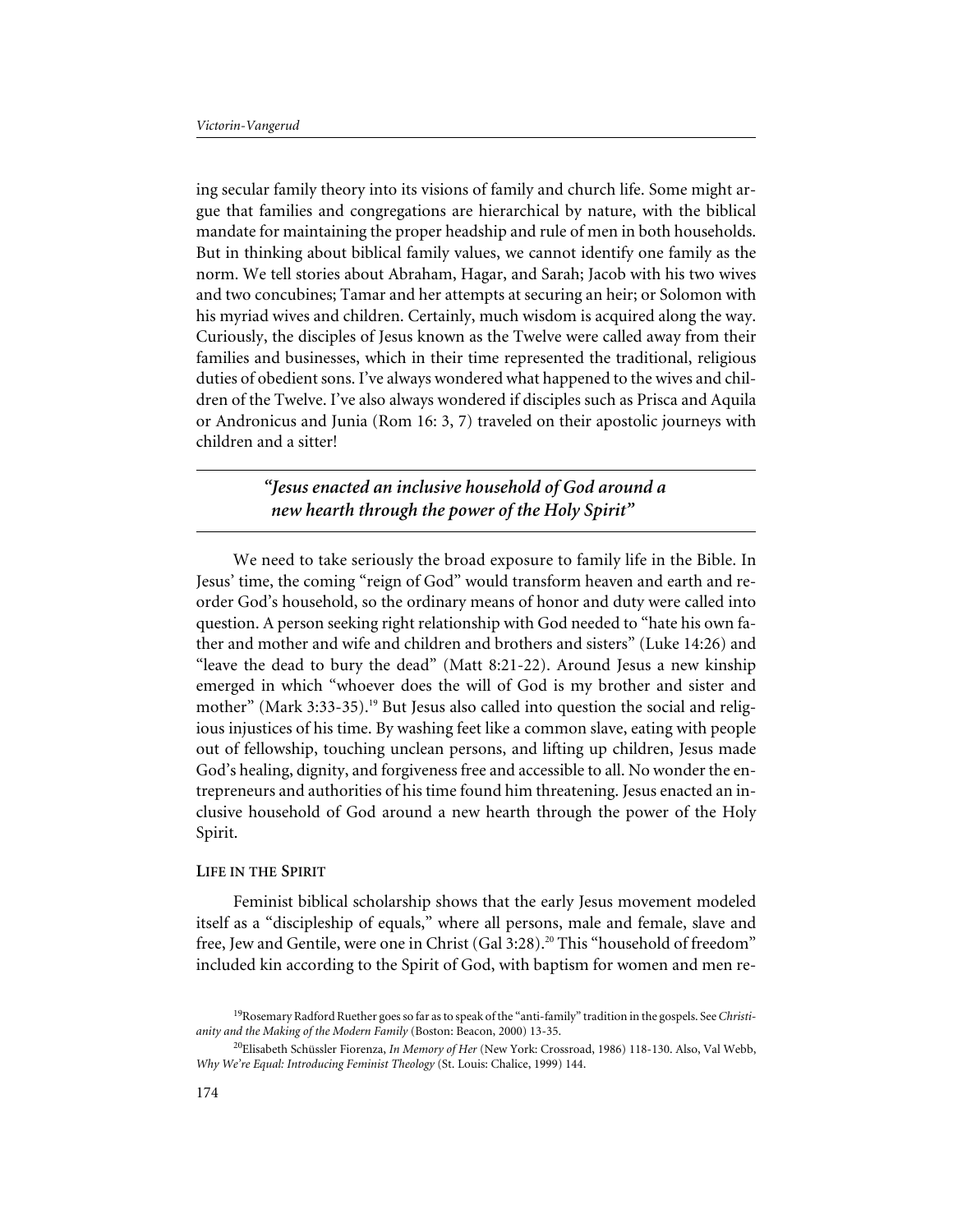placing male circumcision as the sign of belonging.<sup>21</sup> Each new member received gifts of the Spirit, freely inspired for the sake of the household and not according to gender or social status. Elisabeth Schüssler Fiorenza describes the new kinship as "*pneumatikoi*: Spirit-filled persons" who taught, led, preached, baptized, broke bread, served, healed, and prophesied in present hope of God's banquet.<sup>22</sup> The Spirit brought down the dividing walls of social status, wealth, and religious purity to renovate and enlarge God's household for an extended family who would speak all languages under one roof (Acts 2:1-4).

Yet, over the years, a male-headed order returned. Pastoral leaders adapted Aristotle's three-part household code to clarify the need for order: husband over wife, father over children, and master over slave (Col 3:18-4:1; Eph 5:22-6:9). While adaptation was made in a benevolent direction ("Husbands, love your wives....Fathers, don't provoke your children....Masters, treat your slaves justly..."), kinship mutuality in the Spirit gave way to a model of headship. This may have been a strategic move for survival and mission, but today the household codes do not have to be seen as the definitive order.<sup>23</sup>

As the model of mutuality receded and male headship regained ascendency, a different characterization of the work of God's Spirit became apparent. For example, in his sermons on marriage and family life (based on Ephesians), John of Chrysostom, bishop of Constantinople, affirmed Paul's marital model of the husband as head and wife as the body. In order to maintain order, obedience was the most loving contribution a wife could make. As in military ranks, harmony in the family (and church, since Christ is the head of the church) dissolved through insubordination and conflict with the proper authority. While wives shared an equality of dignity, they could not share an equality of leadership. Within the whole body family or church—there was one organizing and ordering principle, the Spirit of Christ:

Paul places the head in authority and the body in obedience for the sake of peace. Where there is equal authority, there never is peace. A household cannot be a democracy, ruled by everyone, but the authority must necessarily rest in one person. The same is true for the Church: where men are led by the Spirit of Christ, then there is peace. $24$ 

In Chrysostom's theology, the Spirit kept the peace and worked to bring order to the ranks through proper rule and submission to authority. As men submitted to the headship of Christ, they extended the authority of the Father through their own households and churches where they functioned as heads. Throughout

21Letty Russell, *Church in the Round: Feminist Interpretation of the Church* (Louisville: Westminster John Knox, 1993) 61.

22Fiorenza, *In Memory of Her*, 296-297.

23See Halvor Moxnes, ed.,*Constructing Early Christian Families: Family as Social Reality and Metaphor*(London: Routledge, 1997).

24St. John of Chrysostom, *On Marriage and Family Life*, trans. Catherine P. Roth and David Anderson (Crestwood, NY: St. Vladimir's Seminary Press, 1986) 53.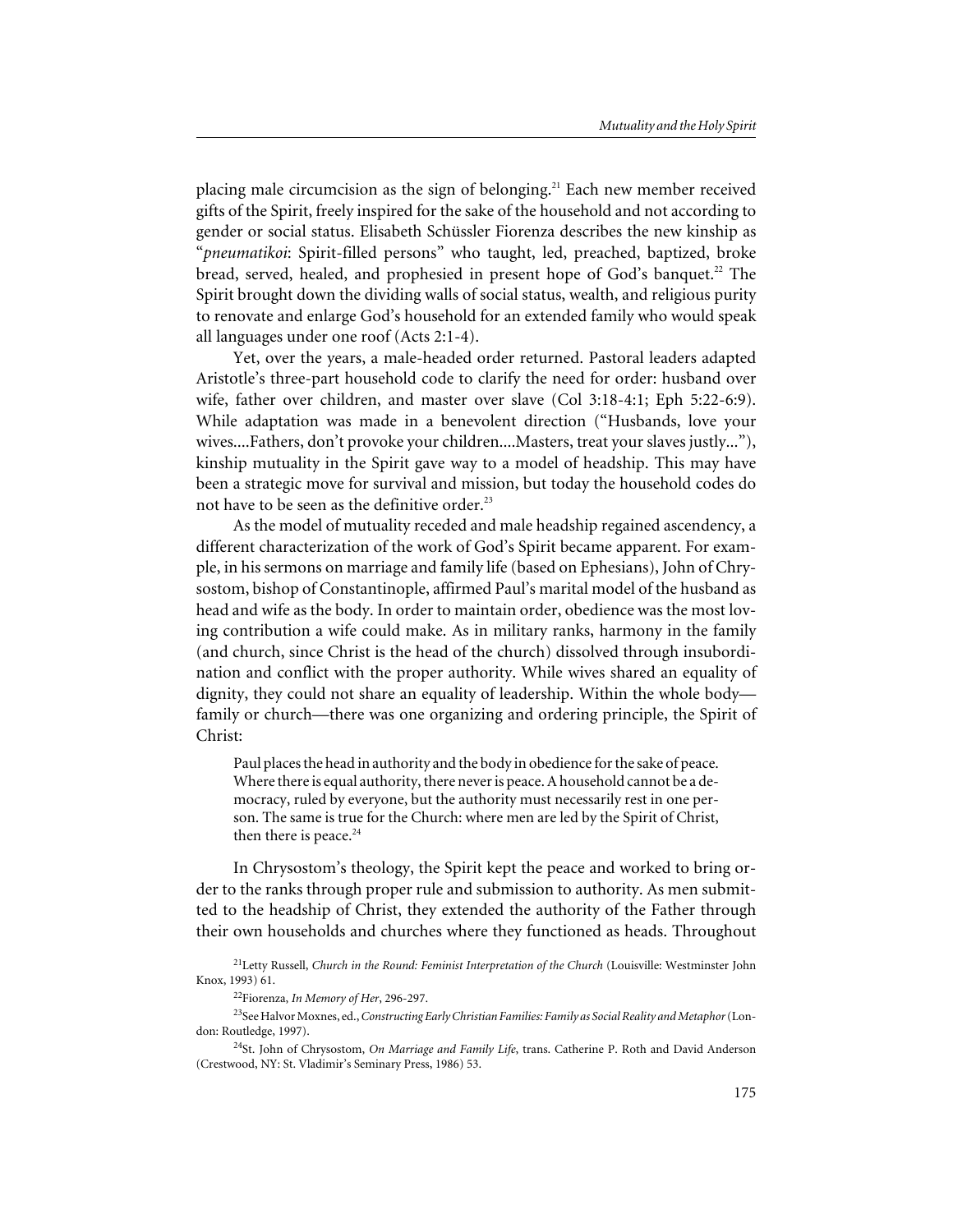the entire economy of salvation, the Spirit worked to conform the many members to the will of the one head. While not advocating abuse, Chrysostom's body politic equated love with submission, peace with an absence of conflict, and personal differentiation with disloyalty. Mutuality was only acceptable for men of the same rank, certainly not a goal for those in different ranks.

This model of life in the Spirit may work for armies, but is it the best model for families and churches? We might want to begin talking about *poisonous pneumatology* and confess that this theology is dangerous to the health of children, mothers, and other dependents. It is not healthy for the "heads" either.

#### **NEW FRUIT FOR THE HOUSEHOLD**

So how do we live in the Spirit of mutual recognition? How do we transform systems of broken recognition into households of mutuality, equal regard, and shared authority? Jessica Benjamin gives us a hint: cultivate in persons of all ages the possibility of making a difference. Yet in this move of self-assertion, people large and small risk conflict. They risk upsetting the peace that is not peace. But could these steps toward mutual recognition be the inspiration of the Spirit? We often sing songs about being "one in the Spirit," but could conflict also be a work of the Spirit?

*"conflict and resolution transformed the community, without conformity or subordination, thus expressing more deeply the diversity-in-unity of life in God's creative Spirit"*

The story of the Gentile Pentecost (Acts 10:1-11:18) helps us glimpse the emerging edges of mutual recognition in early Christian communities.<sup>25</sup> Recall that Peter baptized Cornelius (a Gentile!) and his household after they experienced the gift of transformation in God's Spirit. But then Peter had to go and face the Jerusalem household. How would they respond to this challenge to the mission? At first they were angry and critical. But inspired by the Spirit, Peter spoke of a new household where both Jew and Gentile were recognized. Through the conflict, Jerusalem leaders reconsidered their bonds of kinship. In the Spirit, the community embraced a new sense of belonging, and the mission moved to a new common ground. Conflict and resolution transformed the community, without conformity or subordination, thus expressing more deeply the diversity-in-unity of life in God's creative Spirit.<sup>26</sup>

<sup>25</sup>See Robert P. Menzies, *The Development of Early Church Pneumatology with Special Reference to Luke-Acts* (Sheffield: Sheffield Academic, 1991) 264-267.

<sup>&</sup>lt;sup>26</sup>To expand our horizons of transformation from families and churches to the global (even cosmic) household, see Lee E. Snook, *What in the World Is God Doing? Re-Imagining Spirit and Power* (Minneapolis: Fortress, 1999), and Paul R. Sponheim, *The Pulse of Creation: God and the Transformation of the World* (Minneapolis: Fortress, 1999).